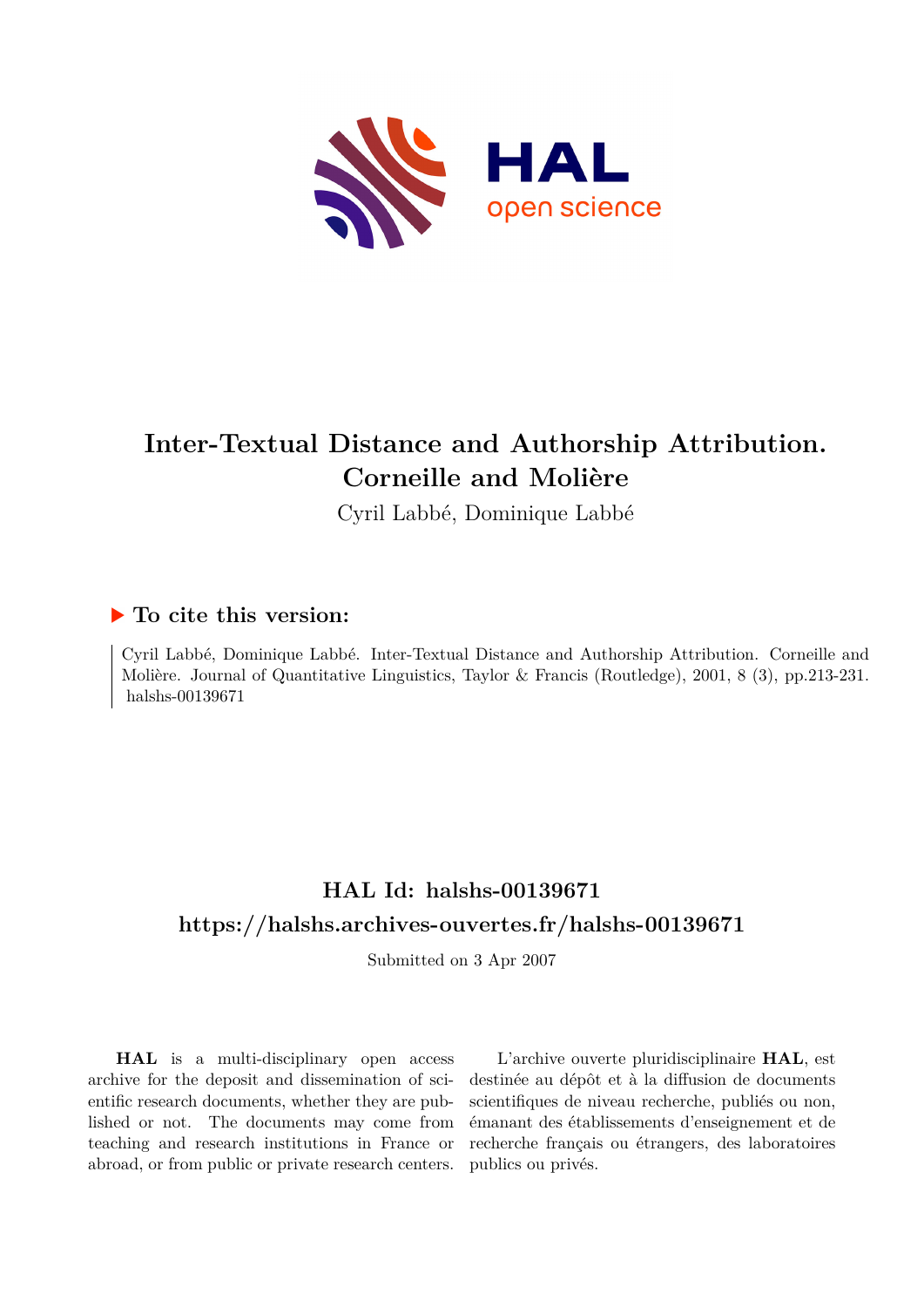## **Inter-textual distance and autorship attribution Corneille and Molière**

Cyril LABBE\*, Dominique LABBE\*\*

\* Université Grenoble I cyril.labbe@imag.fr

\*\* CERAT-IEP, BP 48 – 38040 GRENOBLE Cedex 9. dominique.labbe@iep.upmf-grenoble.fr

English preliminary version of:

"Inter-Textual Distance and Authorship Attribution. Corneille and Molière".

Published in: Journal of Quantitative Linguistics. 8-3, December 2001, p 213-231.

### **Summary :**

The calculation proposed in this paper, measures neighborhood between several texts. It leads to a normalized metric and a distance scale which can be used for authorship attribution. An experiment is presented on one of the famous cases in French literature : Corneille and Molière. The calculation clearly makes the difference between the two works but it also demonstrates that Corneille contributed to many of Moliere's masterpieces.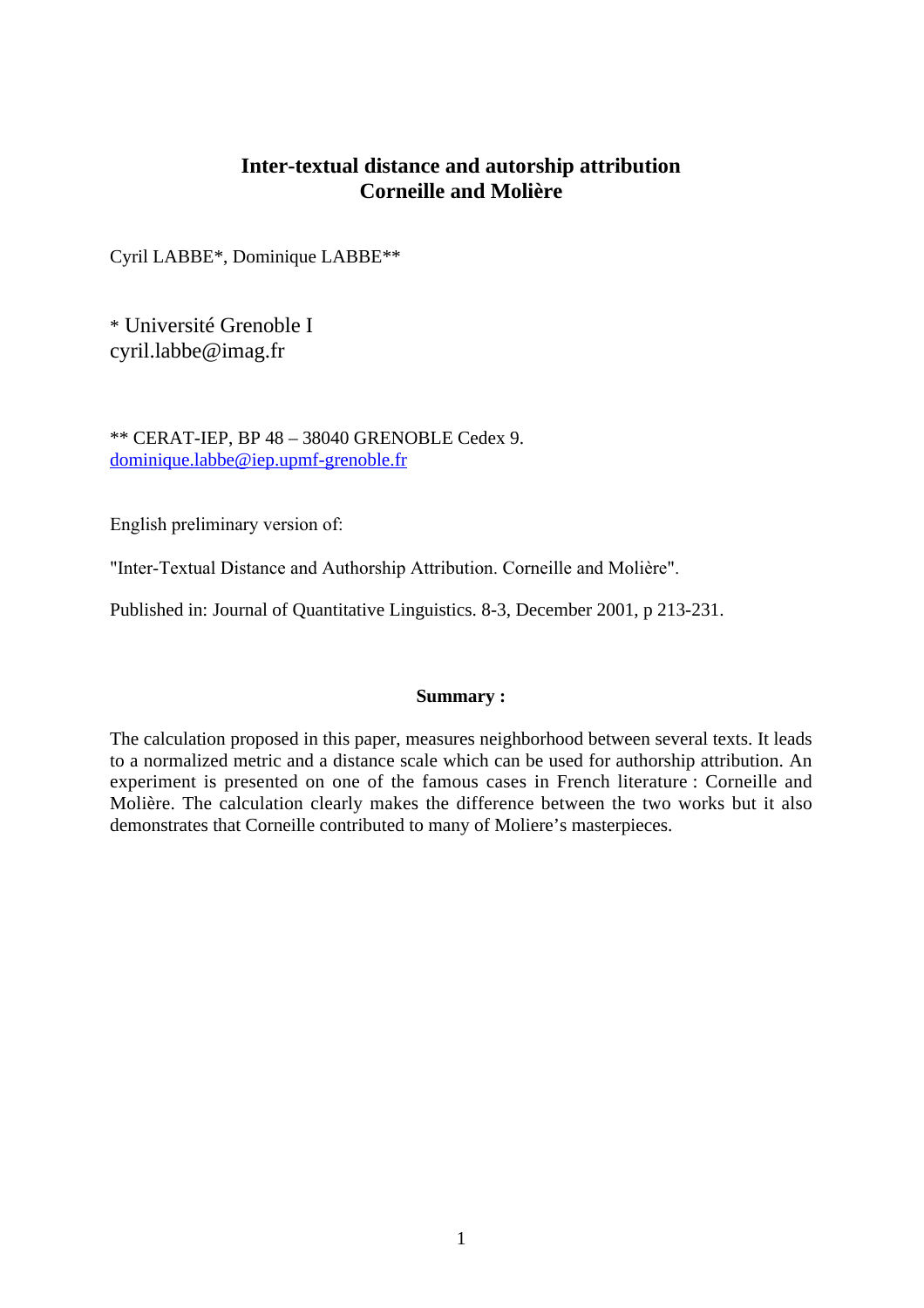«Molière aurait confié à Nicolas Despréaux : *Je dois beaucoup au Menteur. Lorsqu'il parut j'avais bien envie d'écrire, mais j'étais incertain de ce que j'écrirais ; mes idées étaient confuses : cet ouvrage vint les fixer*» . André Le Gall, *Corneille*, Paris, Flammarion,

1997, p 469.

The authorship research of an unknown or doubtful text is one of the oldest statistical problems applied to literature. The unknown text is to be compared with other texts where we are sure that we know the author or we are sure that he wrote at least a part of it. Usually, the study concerns the most frequent words or a selection of them, often the «function words ». On this topic, see (Holmes, 1995), (Baayen and al, 1996) and (Binongo, 1999). In this paper, we propose a calculation which considers the entire text and which gives a standardized measure of the actual distance between it and another text. This is known as «lexical connection» defined as «the intersection of two texts vocabularies» (Muller 1977). Therefore, connection is the complement of distance, a colloquial term in statistics ; for this reason, we have chosen it.

To understand our calculation, one may consider the difference between «token» and «type». The token is the smallest measurable element in a text, and the «type» forms the vocabulary's basic element. For instance, the longest novel in French, *Les misérables* is made up of half a million tokens : its length or extent (noted N), while its vocabulary (noted V) is made up of less than 10 000 normalized and tagged types.

Usually, the «connection» measure is done on the vocabulary regardless of the type frequency (see Brunet, 1988). Here , we suggest to consider the frequency of each type, that is to say, the entire texts (we use the adjective «textual» in order to show that the calculation is on N and not only on V or on a part of V).

Our metric measures whether two or several texts are relatively far from one another. It has been applied to a lot of corpora and used to set up a useful distance scale for authorship attribution. We present an application to one of the most famous cases in French literature : Corneille and Molière. The measure makes clear the difference between their works but it also proves that Corneille probably wrote a lot of Moliere's plays.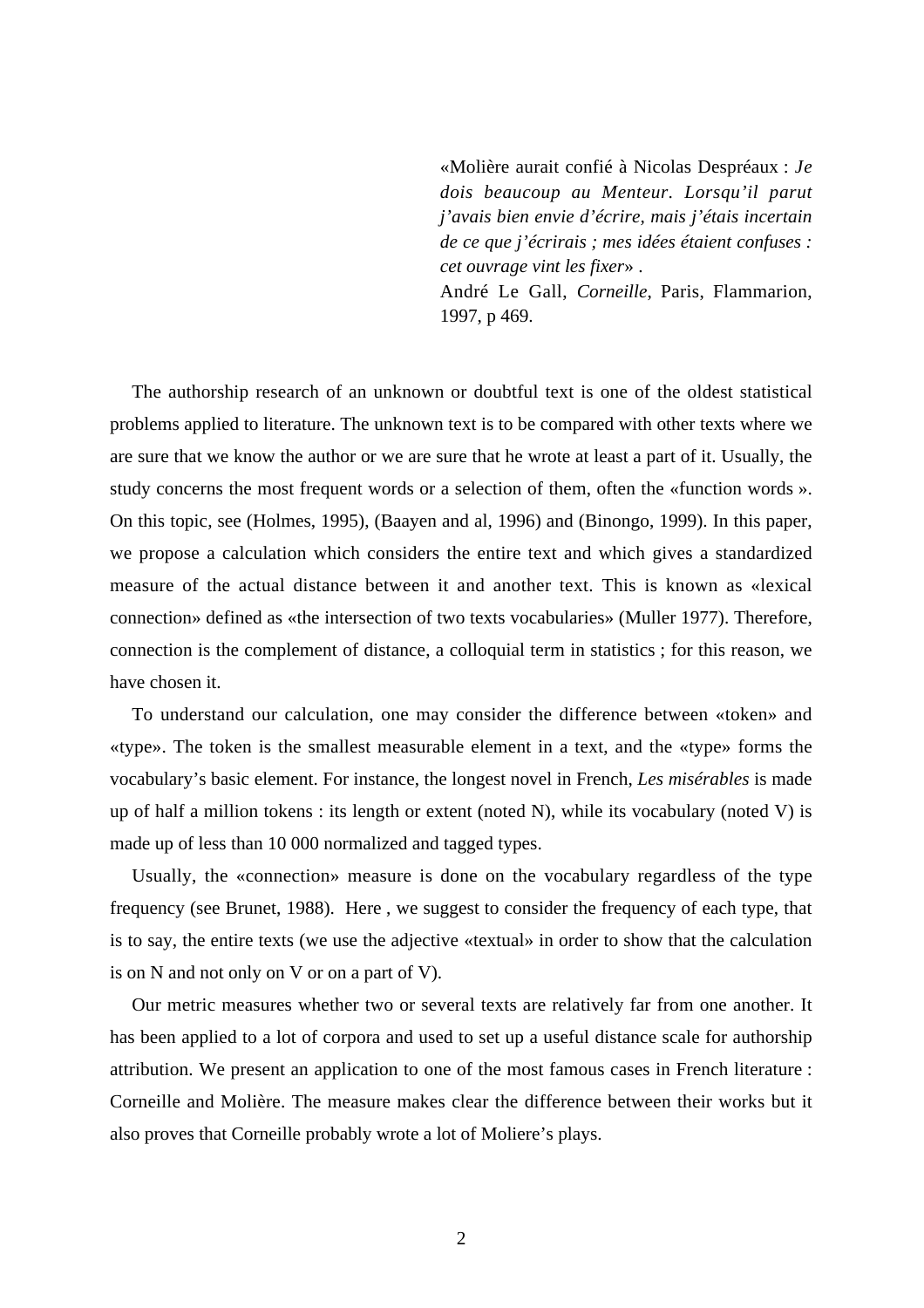#### I**ntertextual distance**

To be allowed to say whether two texts are rather near or far from one another, if we consider their extents, we must use a «metric» with the following properties:

— non sensitive to length differences of the compared texts;

— applicable to several texts and, if possible, to all texts in the same language;

— varying in the same way – between 0 (the same vocabulary and similar frequency of each type in the 2 texts) and 1 (no common type) – without jump, nor threshold effect around some values.

— symmetric (given 2 texts A and B then :  $\delta(A,B) = \delta(B,A)$ );

— as «transitive» as possible: when we «agregate» 2 texts, the distance of this «corpus» regarding other texts must reflect the prior distance in the ordering ( $\delta(A,B) < \delta(A,C) < \delta(B,C)$ then  $\delta$  (A,B) <  $\delta$ {A,(B $\cup$  C)};

— as «robust» as possible (ie: a marginal change in one of the 2 texts must be reflected by a marginal change in their distance…)

Some previous studies in this field, especially Muller's and Brunet's ones, suggest the following method.

Given 2 texts A and B:

 $V_a$  and  $V_b$ : number of types in A and B

 $F<sub>ia</sub>$ : frequency of the ith type in A

 $F_{ik}$ : frequency of the ith type in B

 $N_a$  and  $N_b$ : number of tokens in A and B with  $N_a = \sum F_{ia}$  and  $N_b = \sum F_{ib}$ 

The absolute distance between A and B will be the union of the 2 texts less their intersection,  $(N_a \cup N_b) - (N_a \cap N_b)$ , that is to say the sum of the differences between the absolute frequencies of each type in the 2 texts.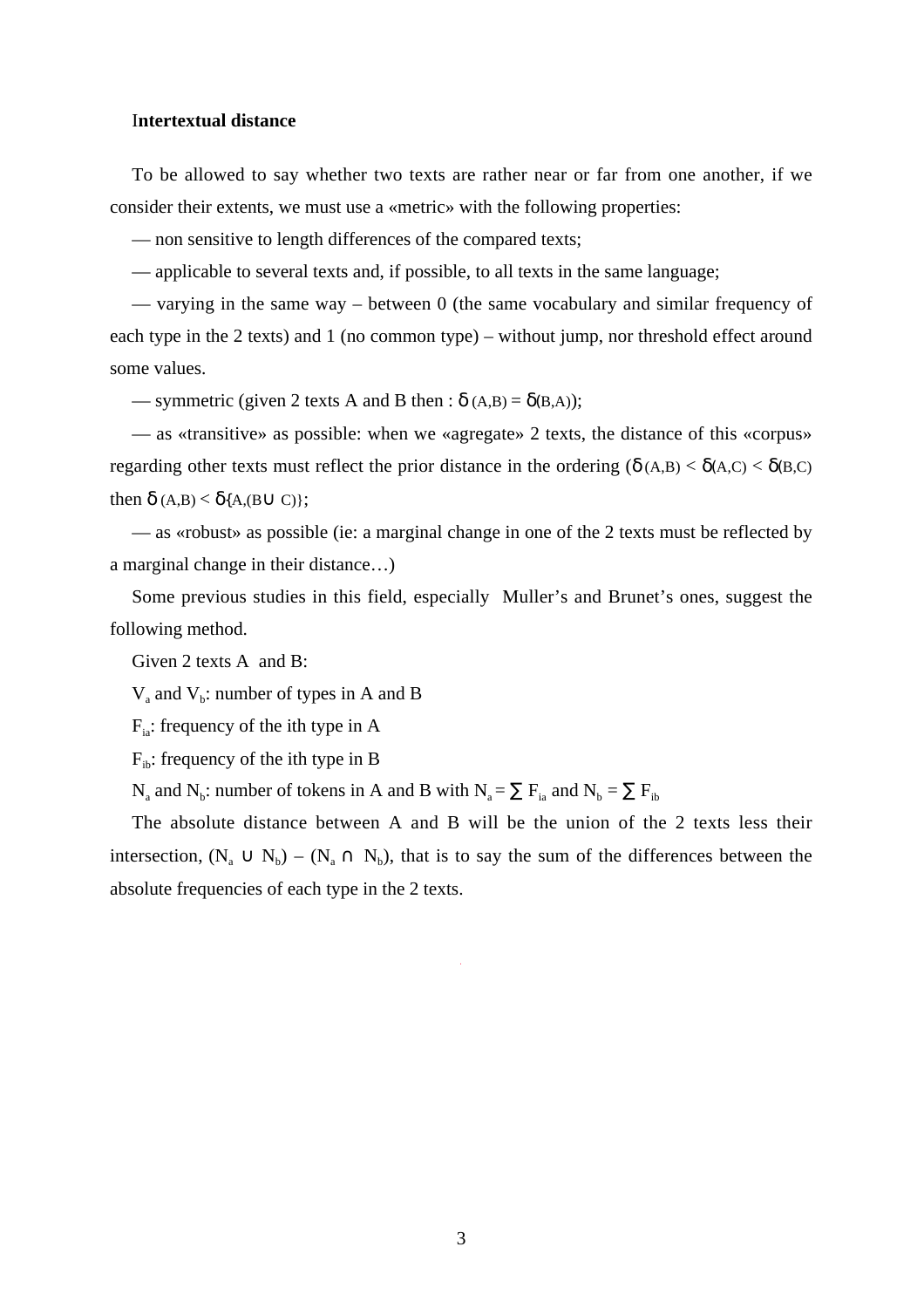The relative distance can be computed in two ways:

(1) 
$$
\delta_{(a,b)} = \frac{\sum_{Va} |F_{ia} - F_{ib}| + \sum_{Vb} |F_{ib} - F_{ia}|}{N_a + N_b}
$$
  
 $(\sum |F_{ia} - F_{ib}| - \sum |F_{ib} - F_{ia}|)$ 

(2) 
$$
\delta_{(a,b)} = \frac{1}{2} \left( \frac{\sum_{Va} |F_{ia} - F_{ib}|}{N_a} + \frac{\sum_{Vb} |F_{ib} - F_{ia}|}{N_b} \right)
$$

Formula (2) is the one given by E. Brunet (1988). Two objections to these formulae can be found.

 $-$  (1) and (2) are equivalent only when the texts lengths are equal (Na = Nb). If no type is shared, the two formulas actually give a result of 1 whatever the text length is (which is one of the conditions for our idealistic metric);

— on the other hand, the theoretical minimum can reach 0 only in the specific case of equal lengths. As a matter of fact, the greater the difference in length between the two texts, the further the minimal numerator will be from 0. For instance, in Molière's corpus, the shortest text counts 732 tokens and 274 types (it is a piece from a lost play : *Pastoral Comedy*). On the other hand, the longest play is the *Malade imaginaire* (19 920 tokens and 2 082 types). Even if the small text was completely included in the large one, the distance would not be null since there is not enough room in the small text for all the types of the long one;

 $\frac{1}{2}$  in (1) as in (2), the intersection of the 2 texts is counted twice. Therefore, more importance is given to the common types rather than to the specific vocabulary of each text.

Is it possible to overcome these two objections and allow a good approximation of the distances between several texts ?

#### **An approximation of intertextual distance**

In order to get an accurate estimate of the distance between several texts, we propose to «reshape» the largest to the size of the smallest. Define B' this reduction of B to the size of A: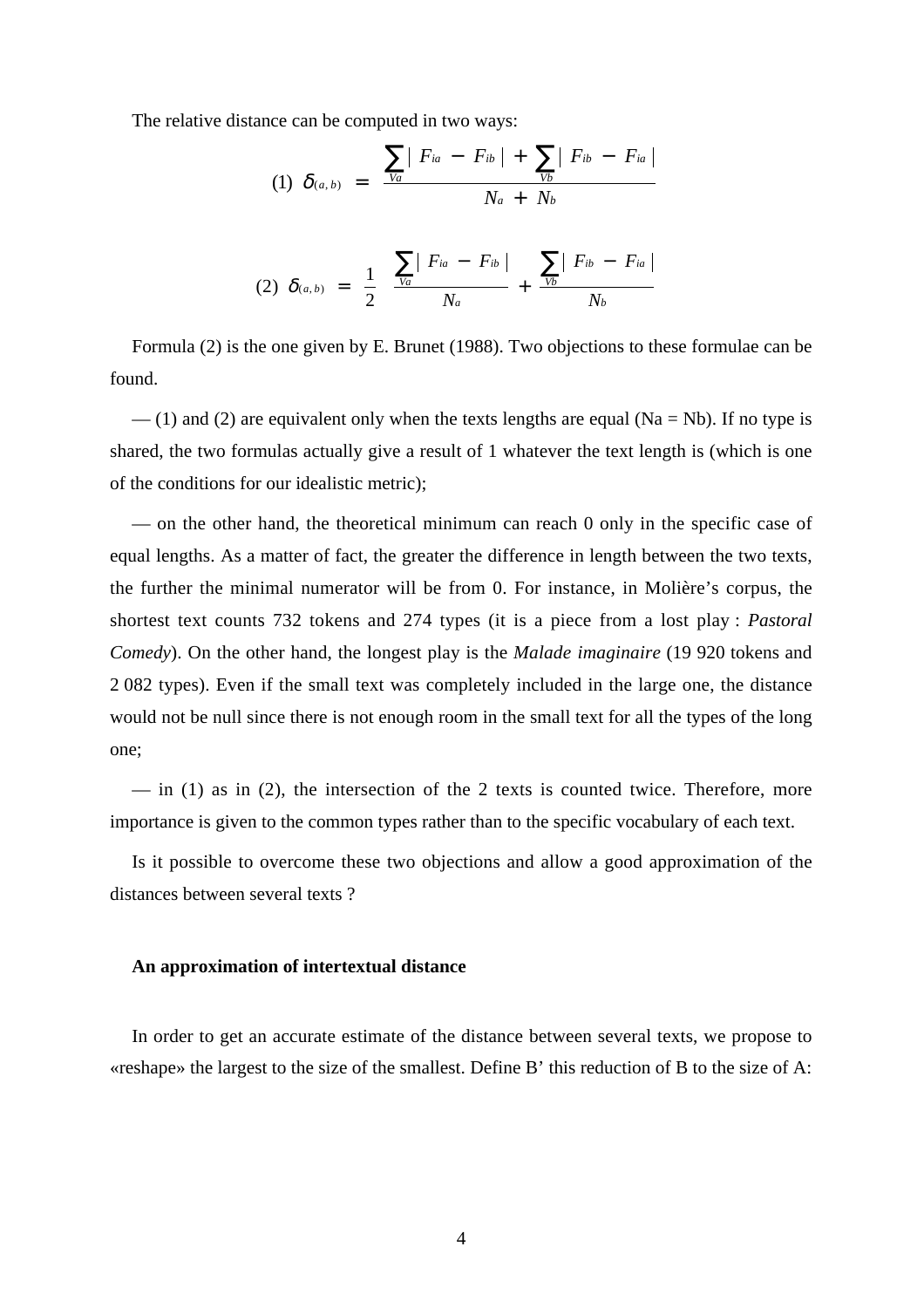

The mathematical expectation of every type of B with a frequency  $f_i$  is:

$$
E_{ia(u)} = F_{ib} * U_{(a,b)}
$$
 with  $U_{(a,b)} = \frac{N_a}{N_b}$ 

This gives the value of  $N^{\prime}$ <sub>b</sub>:

$$
N^{\prime}_{\phantom{\prime}b}\;=\;\sum_{V_b}E_{ia(u)}
$$

Consequently, we can reformulate (1) and (2) replacing  $F_{ib}$  by  $E_{ia(u)}$  and  $N_b$  by  $N'_b$ .

Zero, the theoretical minimum will be reached when the small text is like a model of the largest. In this case, all the types of A are present in B with a frequency  $F_{ia} = E_{ia(u)}$  and, consequently, the numerators of the formulae will be equal to zero. In fact,  $2N_a$  is the maximum token population that the two texts can share if they have the same size, the same vocabulary and equal frequencies for each type. Conversely, the theoretical maximum (one) means that A and B do not share any type : in this case, both numerator and denominator are equal to  $N_a + N_b$ .

However, this new formulation gives no answer to the double count objection about the intersection of the two texts and does not entirely solve the «physical» problem noted above : if the lengths of the two texts are very different, all the types of the largest cannot be used in the smallest.

To accomodate and to allow an unbiased measurement of the distance, we propose to:

— consider the intersection of the two texts only once;

— limit calculations to all the types of A *and* the only types of B whose frequency is high enough to expect almost one in A ( $E_{ia(u)} \ge 1$ ). The sum of these expectations is N'<sub>b</sub>.

Consequently, calculation is done in two steps (see the figure below):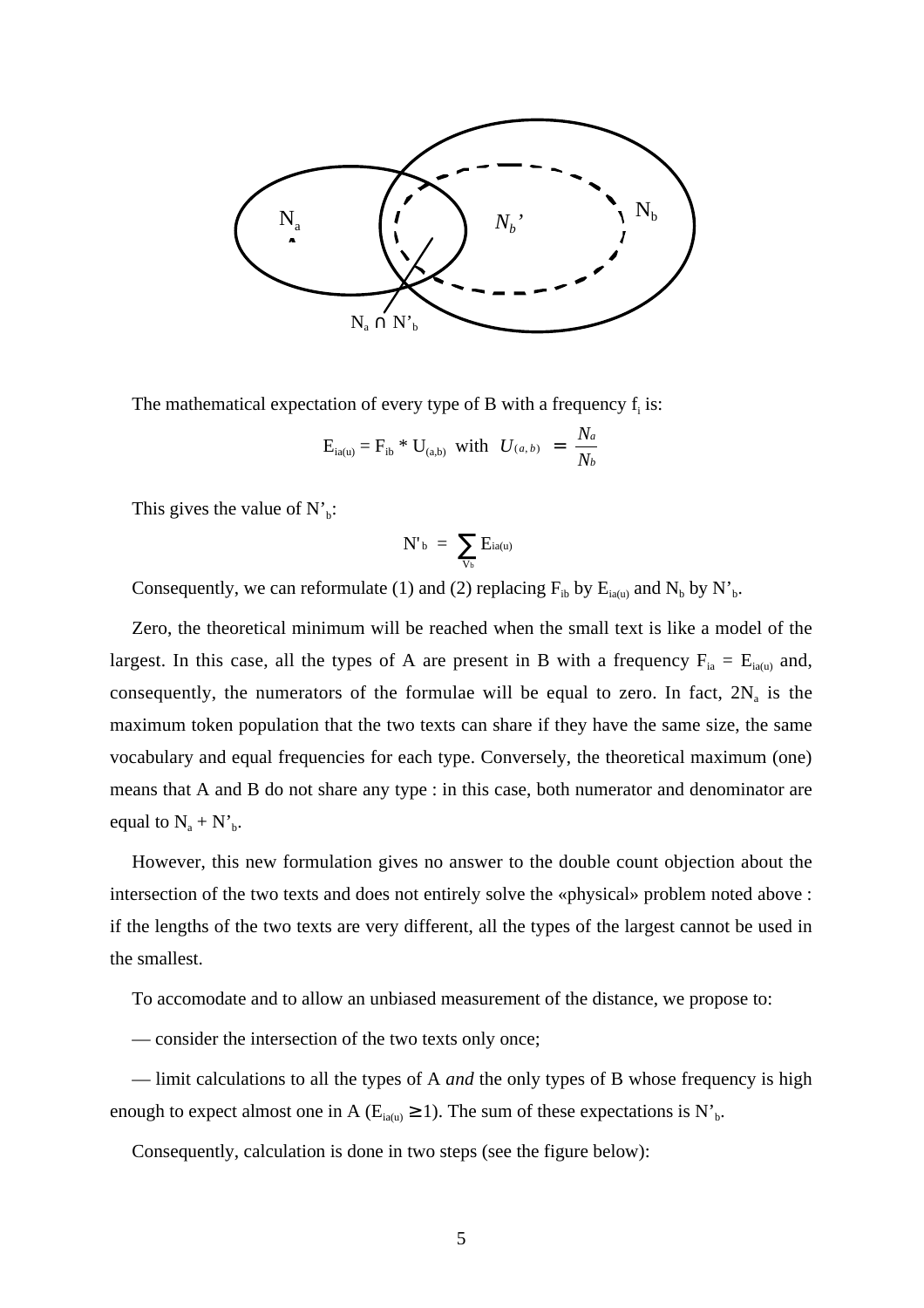

Firstly, the V<sub>a</sub> types : C and D (in the C set,  $E_{ia(u)} = 0$ ) and, secondly, the types of E : V'b(e) (in this case :  $F_{ia} = 0$ ). The absolute distance between A and B' is :

$$
D_{Va,\,b(u)} \; = \; \sum_{V_{a,\,}V_{\Phi(E)}} \bigl| \, F_{ia} \; - \; E_{ia(u)} \bigr|
$$

When A and B share no type, this distance will be equal to :  $N_a + N_b$ . This will be the numerator of the relative distance formula since the metric maximum is 1 and the actual result must be less than 1 when the intersection of A and B is not empty.

$$
(3) \quad D_{(a,b)} = \frac{\sum_{\text{V}_a, \text{V}_{\Phi(e)}} |\text{F}_{ia} - \text{E}_{ia(u)}|}{\sum_{\text{V}_a} \text{F}_{ia} + \sum_{\text{V}_\Phi} \text{E}_{ia(u)}} = \frac{\sum_{\text{V}_a, \text{V}_{\Phi(e)}} |\text{F}_{ia} - \text{E}_{ia(u)}|}{\text{N}_a + \text{N}\textcircled{g}}
$$

It is worth noting that:

— the same result, rounding excepted, can be obtained by subtracting the relative frequencies of the two texts, if one considers all the vocabulary of the smallest text (A) and only the B types whose frequencies are high enough to expect at least one if B is reduced to the size of A.

— the metric accuracy is slightly reduced by rounding. In fact, the observed frequencies are always integers whereas mathematical expectations include decimals which will contribute to the distance. This drawback will increase when low frequency types are an important part of the texts, that occurs in the case of small texts. To overcome this, it is convinient not to apply the calculation to too small texts —we never applied this calculation under the limit of 1 000 tokens (so that the small excerpt of the *Comédie pastorale* cannot be examined) — and to avoid a too large scale of sizes (under 1/10). In the application above, the shortest text counts 3 500 tokens — it is Molière's first comedy (see the appendix) and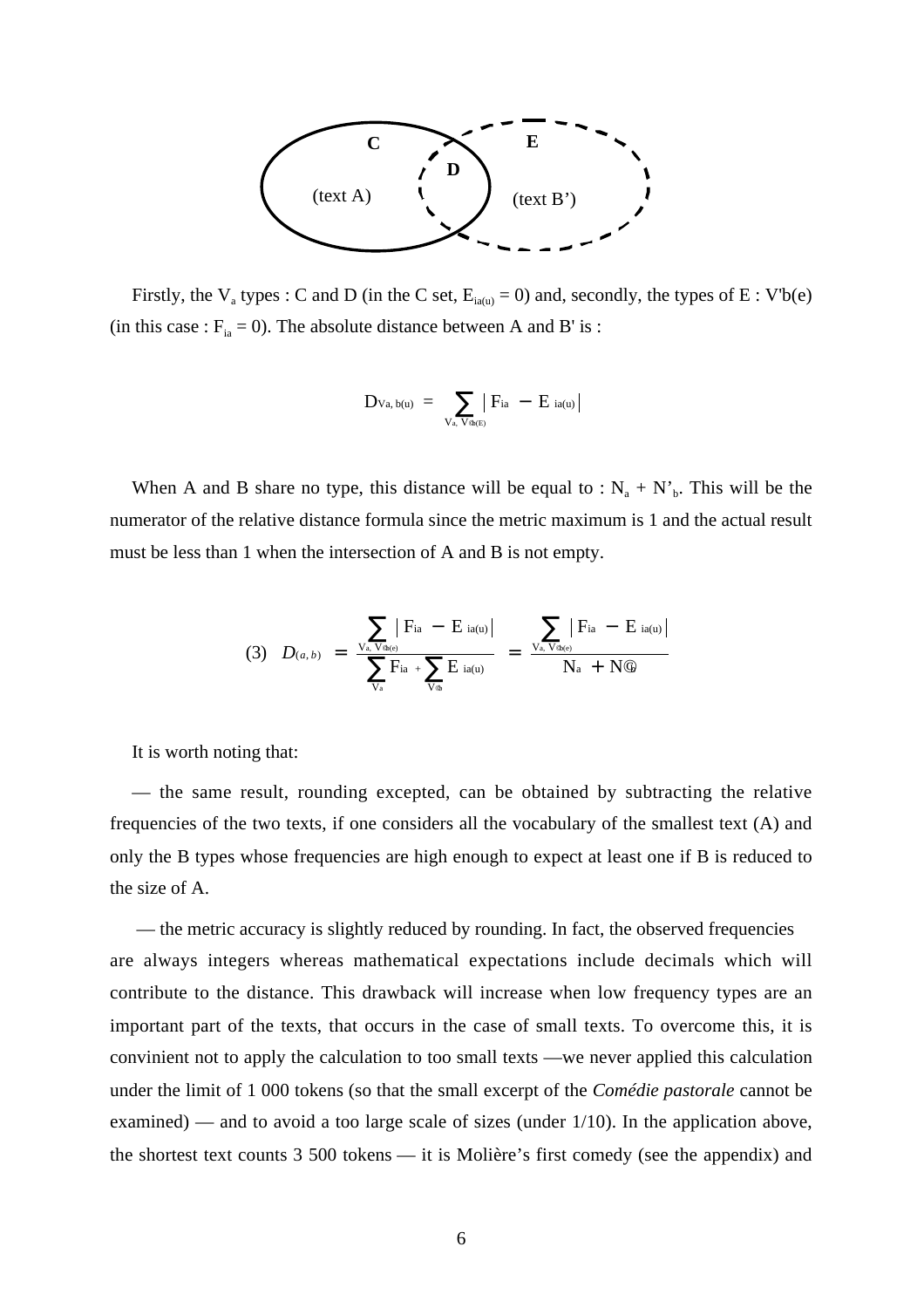the largest counts 20 300 (Corneille's *Toison d'or*) 1 . For the same reasons, all results under .50 are eliminated from the numerator ( $|F_{ia} - E_{ia(0)}| < .5$ ).

— this calculation means that, beforehand, the texts are normalized and – from our point of view – that all the tokens are tagged (in French : «lemmatisés»), i.e. attached to their dictionary entries (Muller, 1977 and Labbé, 1990). For example, comparing prose and poetry pieces, without reducing to lower case the verses initial upper case, automatically creates a distance of around 1/8 since a verse counts around 6-10 words. The distance calculation applied to a non-normalized corpus will place on one hand all pieces of prose and on the other hand all poetry, even if both content are not different… Other examples exist: in his letters, an author may use a lot of abbreviations (Mr for «mister», initials for names, etc.) but not in his works: is this an actual vocabulary difference ? One can see that the distance calculation implies a prior agreement on standards.

— the interpretation of the results is very easy. For example, a metric value of .50 means that we can estimate that the two texts share half of their whole extent; .25 that three quarters of the two texts are common, etc. Thus, a scale of distances can be established, which can be useful for authorship attribution.

#### **Distance scale**

This calculation has been applied to various corpora the total size of which is about 10 million of tokens all counted with the same standards : General de Gaulle's and F. Mitterrand's speeches, Canadian and French Prime minister's adresses to parliament since 1945 (Labbé-Monière, 2000), several novels from the last 3 centuries (with E. Brunet), Trade Unions newspapers editorials (Labbé-Brugidou, 1999), economic press articles, transcription of interviews (Bergeron-Labbé, 2000). These experiments have been used to establish the following empirically distance scale.

 $\frac{1}{1}$ (2007) In fact : the longest play is l'*Avare* (21 033 tokens).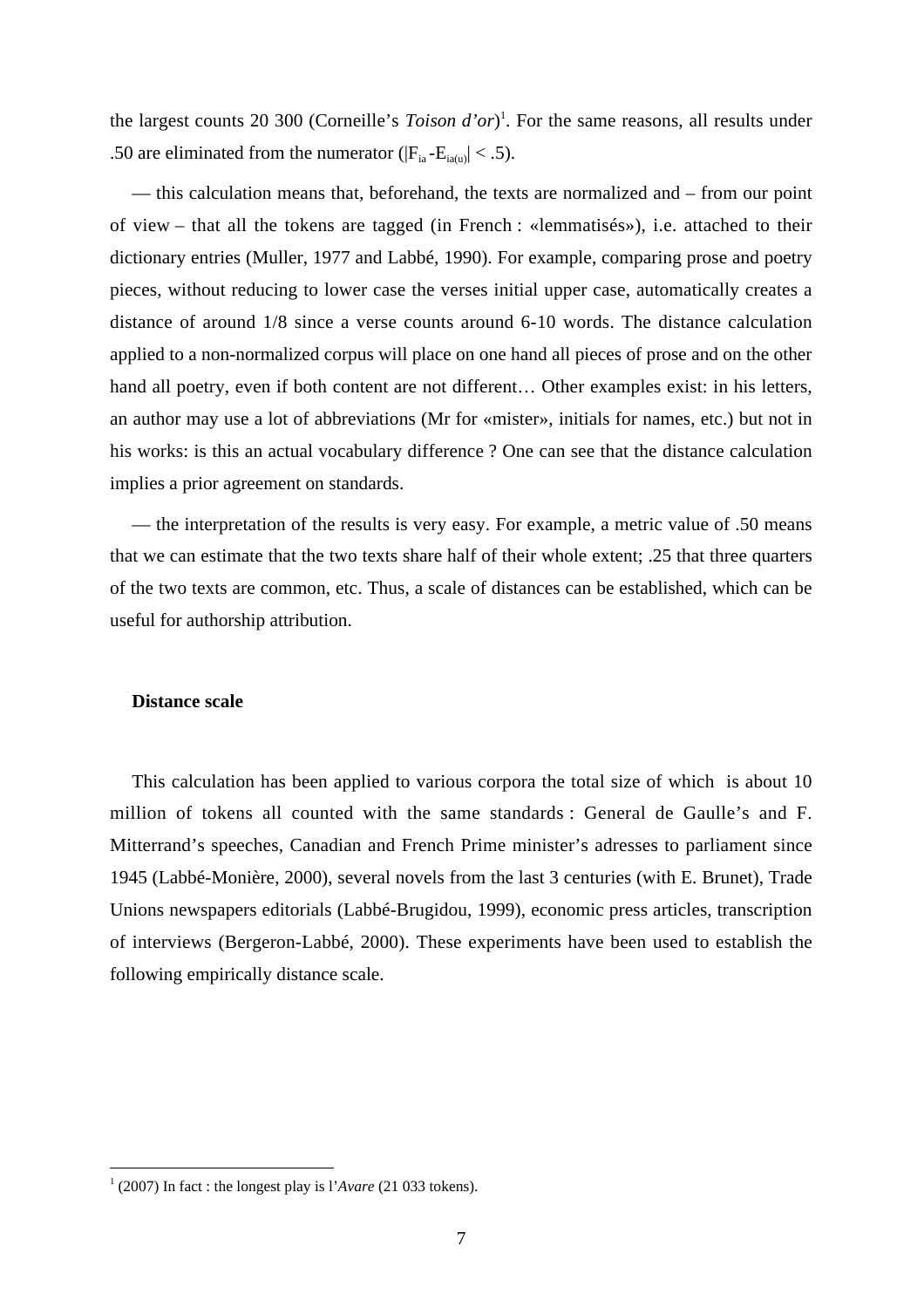

Table 1. Intertextual distance standardized scale<sup>2</sup>.

— for the same author, we always notice distances smaller than those existing between two different and contemporary authors (when they are dealing with the same topic).

— distances smaller than .20 usually do not exist between two different authors (concerning texts of the same kind with close topics). In the case of an unknown writer, authorship attribution is quite sure. If it is known that both authors are different, then one of them was «inspired» by the other.

— between 0.20 and 0.25 represents the case where the texts are very similar. In the case of only one author, a change in themes and genre is indicated. If one of the authors is unknown, attribution is possible but it will be sure only if it is proved that there are no other texts nearer and if one can provide other proofs, particularly stylistic.

 $\frac{1}{2}$  $<sup>2</sup>$  (NB 2007) : this distance scale has been calibrated with the help of <u>contemporaneous</u> texts the lengths of</sup> which were over 3500 and under 20 000 tokens.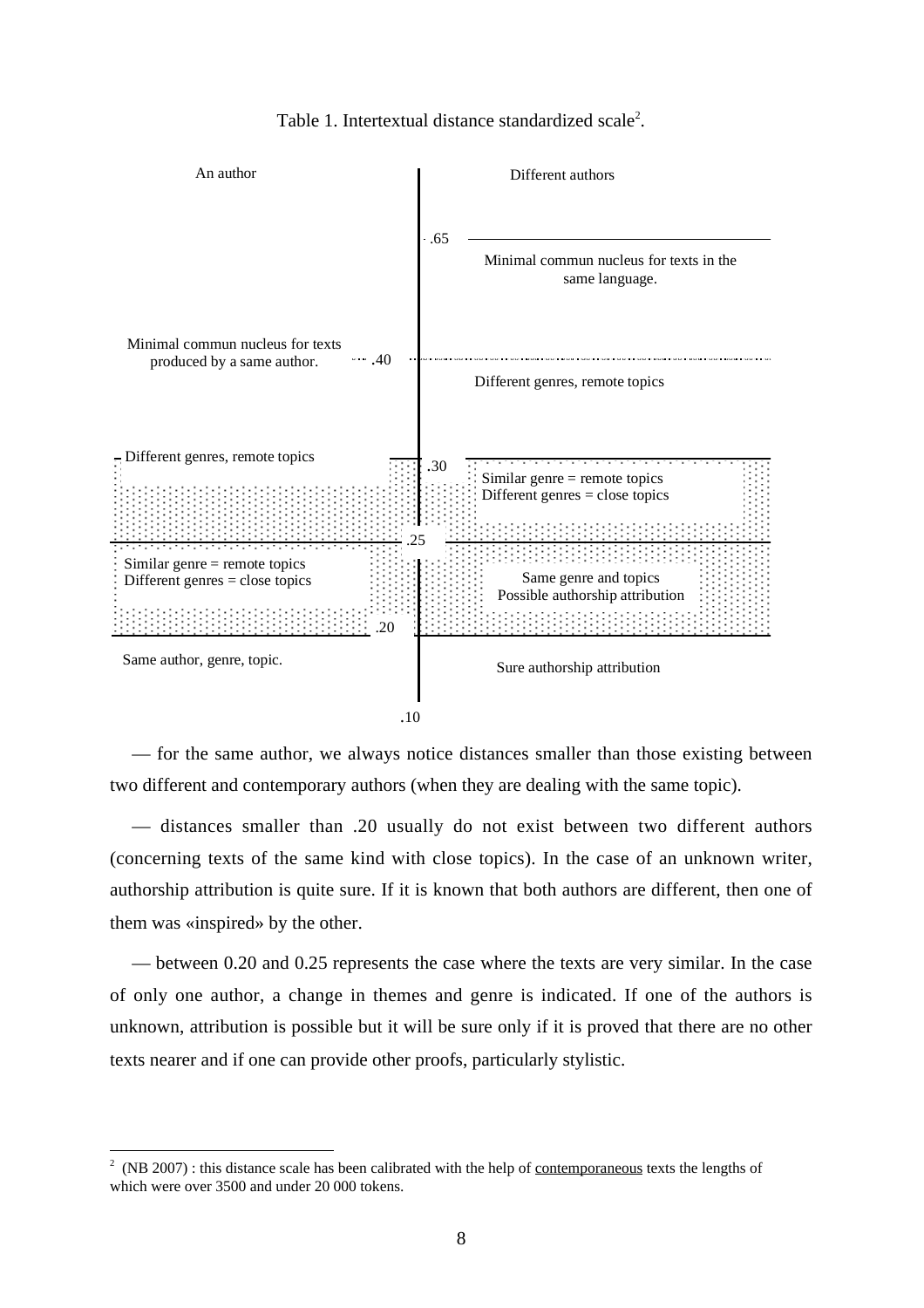— above .25, authors are probably different or genre and topics are too far to allow a comparison ;

As an example, we present an application of the calculation to Corneille and Molière's plays. These works have often been analysed by critics and even in statistic studies (especially, Muller 1967; Kylander, 1995) that gives some useful references.

From the very beginning, it was rumoured that Molière was not the writer of his plays. These rumours were intensified by a publisher's «warning» placed at the head of one play : *Psyché* (1671). It was said that although Corneille wrote two thirds of the verses, it had previously been played under Molière's name (this play and the publisher's warning are published in the second volume of Corneille's complete works in La Pléiade, Gallimard). Since then, the problem has been discussed many times; most often, Corneille is said to be the virtual author; among others, the poet P. Louys at the beginning of the XXth century, and more recently, two Belgian writers have underlined how similar the two works are (Wouters and Ville de Goyer, 1990).

#### **Moliere's plays**

Intertextual distance calculus gives some interesting information. Firstly, as an example, one can find below the distances separating the most well known Molière's plays (table II).

|                    | Ecole des<br>femmes | Tartuffe | Dom Juan | Le:<br>Misanthrope | L'Avare | <b>Bourgeois</b><br>gentilh. | Femmes<br>savantes | Malade<br>imaginaire |
|--------------------|---------------------|----------|----------|--------------------|---------|------------------------------|--------------------|----------------------|
|                    |                     |          |          |                    |         |                              |                    |                      |
| Ecole des femmes   | $\theta$            | .183     | .205     | 0.194              | 0.200   | .231                         | .198               | .223                 |
| Le Tartuffe        |                     | $\Omega$ | .199     | .167               | .199    | .230                         | .170               | .219                 |
| Dom Juan           |                     |          |          | .204               | .170    | .207                         | .219               | .205                 |
| Le Misanthrope     |                     |          |          |                    | .210    | .239                         | .173               | .239                 |
| L'Avare            |                     |          |          |                    |         | .194                         | .214               | .187                 |
| Bourgeois gentilh. |                     |          |          |                    |         | $\Omega$                     | .234               | .196                 |
| Femmes savantes    |                     |          |          |                    |         |                              |                    | .226                 |
| Malade imaginaire  |                     |          |          |                    |         |                              |                    |                      |

Table II. Distances between Molière's well known works.

The calculation shows an important similarity between all these plays, although their topics are very different. The smallest (.167) is between *Tartuffe* and *le Misanthrope*, two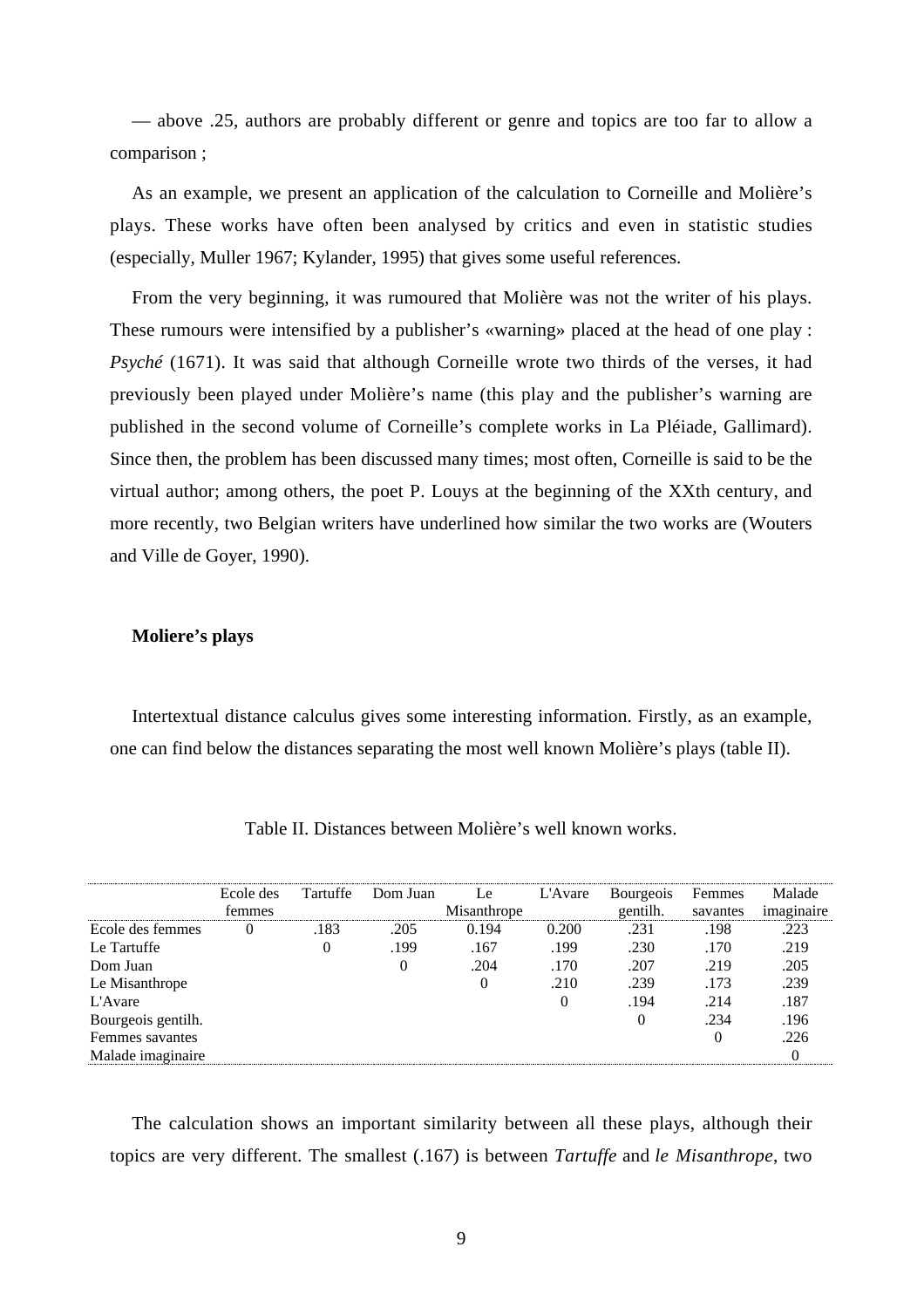plays in Alexandrines in which Molière does not use farce nor colloquial language, nor jargon. The greatest (.239) is between *le Misanthrope* and *le Bourgeois gentilhomme* or *le Malade imaginaire*. The first one is in verse, the two others in prose and they contain a lot of inventions in «turkish» or in «latin». More generally, distances greater than .20 separate *l'Ecole des femmes*, *Tartuffe*, *le Misanthrope* and *les Femmes savantes* — written in verse and *Dom Juan*, *l'Avare*, *le Bourgeois gentilhomme* and *le Malade imaginaire*, written in prose. Considering these differences, it is obvious that all these masterpieces are from the same author. Some cases seem particularly clear : *Tartuffe* and *Dom Juan* —two plays which caused scandal and were withdrawn — are written with, the first in verse and the second in prose. In spite of a lot of «patois» in the second one, which increases their distance, they remain very close (.199): this confirms that they have only one author and that they were written during the same period (the same comment can be said for *l'Avare* and *Tartuffe*).

Moliere's plays are too numerous to reproduce here their distances matrix (33 lines and 33 columns). The mean of the distances separating each play from all the others gives some information (table III). The overall mean is .249, with a small relative variation coefficient (15%). Thus Molière's works are rather homogeneous, less than Corneille's (.230), but more than Racine's (.290) although half of Molière's plays are in verse and the rest in prose and although he used a lot of «latin» words, some «patois» and imaginary language.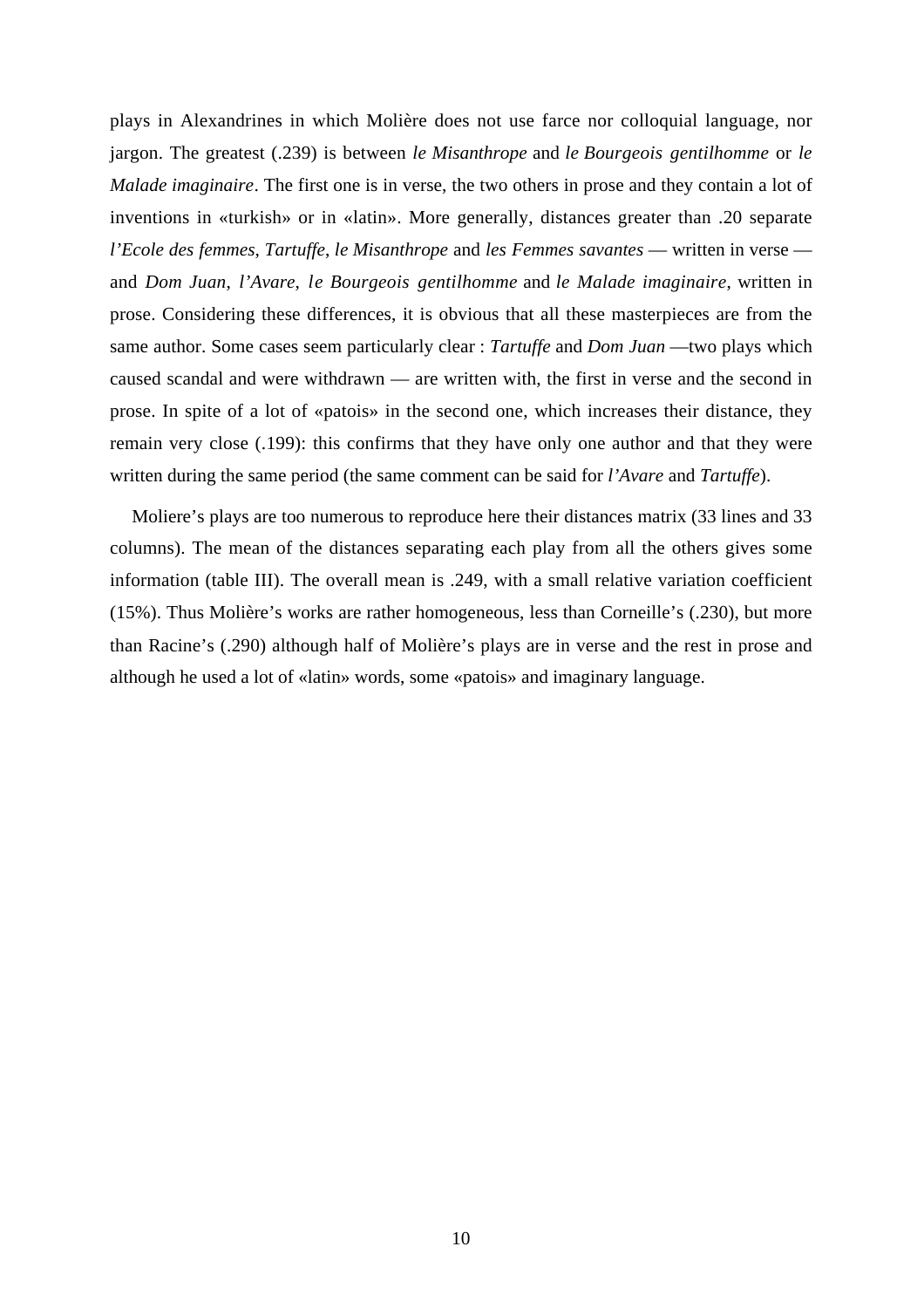| Title                          | Year of création | Nature        | Distance |
|--------------------------------|------------------|---------------|----------|
| L'Avare                        | 1668             | Prose         | .216     |
| Dom Juan                       | 1665             | Prose         | .220     |
| L'Ecole des femmes             | 1662             | Verse         | .220     |
| Le Tartuffe                    | 1664             | Verse         | .224     |
| Le Misanthrope                 | 1666             | Verse         | .229     |
| L'Ecole des maris              | 1661             | Verse         | .230     |
| Femmes savantes                | 1672             | Verse         | .232     |
| Dépit amoureux                 | 1658             | Verse         | .235     |
| Malade imaginaire              | 1673             | Prose         | .235     |
| Fourberies de Scapin           | 1671             | Prose         | .237     |
| L'étourdi                      | 1656             | Verse         | .238     |
| Monsieur de Pourceaugnac       | 1669             | Prose         | .239     |
| Bourgeois gentilhomme          | 1670             | Prose         | .239     |
| Georges Dandin                 | 1668             | Prose         | .240     |
| Princesse d'Elide              | 1664             | Verse & prose | .241     |
| Le Sicilien ou l'amour peintre | 1667             | Prose         | .243     |
| Amphytrion                     | 1668             | Prose         | .244     |
| L'amour médecin                | 1665             | Prose         | .245     |
| Médecin malgré lui             | 1666             | Prose         | .246     |
| Amants magnifiques             | 1670             | Prose         | .252     |
| Les fâcheux                    | 1661             | Verse         | .255     |
| Sganarelle                     | 1660             | Verse         | .256     |
| Mélicerte                      | 1666             | Verse         | .256     |
| Comtesse d'Escarbagnas         | 1671             | Prose         | .257     |
| Mariage forcé                  | 1664             | Prose         | .265     |
| L'impromptu                    | 1663             | Prose         | .266     |
| Précieuses ridicules           | 1660             | Prose         | .267     |
| Médecin volant                 | 1659             | Prose         | .279     |
| Critique de l'Ecole            | 1663             | Prose         | .280     |
| Dom Garcie                     | 1661             | Verse         | .284     |
| La jalousie                    | 1660             | Prose         | .310     |
| Psyché Corneille               |                  | Verse         | .293     |
| Psyché Molière                 |                  | Verse         | .305     |
| <b>Mean Molière</b>            |                  |               | .249     |

Table III. Overall distances between one play and all the others in Molière's works.

Comedies spread out in a very caracteristic way : the main masterpieces — *l'Avare*, *Dom Juan*, *l'Ecole des femmes*, *l'Ecole des maris*, *les Femmes savantes*, *le Tartuffe*, *le Misanthrope*, *le Malade imaginaire* — stay in the center and at small mean distances (it would be the same for the *Bourgeois* if the «Turkish» language was not put at the end of this play). On the other hand, some plays are apart : the first comedies Molière played before living in Paris (la *Jalousie du barbouillé*, *le Médecin volant*) or some small occasional creations like *la Critique de l'Ecole des femmes* et *l'Impromptu de Versailles*. In the same case, we find *les Précieuses ridicules* (first of Molière's success) and *Dom Garcie*, a serious verse comedy which was unsuccessful. Except these few plays, it is quite sure that all the work is from a single author.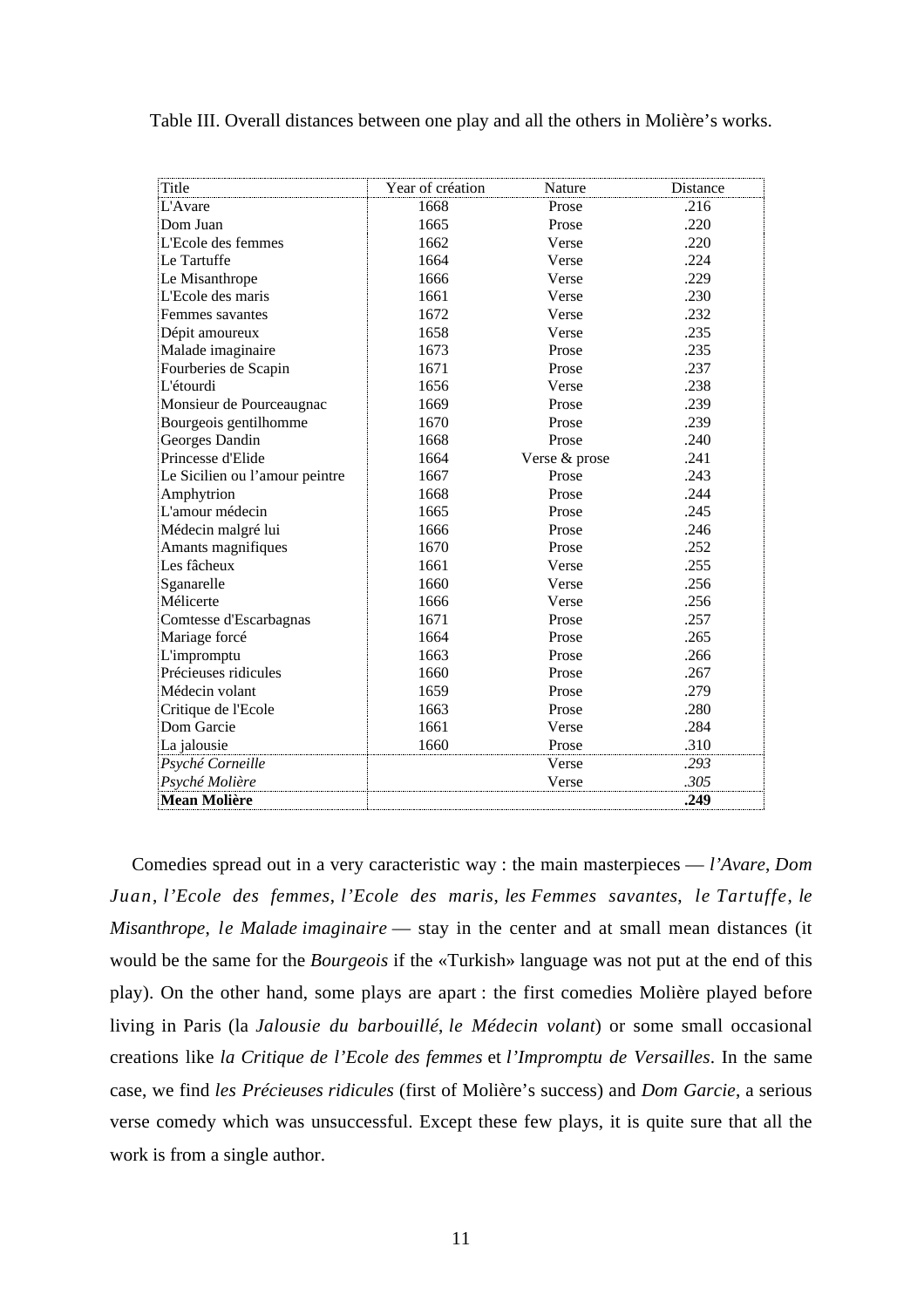The bottom of the table shows that Corneille's admitted contribution appears rather far from the rest of the work but it contains a surprising fact : Molière's *Psyché* is further apart than Corneille's one. As a matter of fact, the only conclusion to be drawn from this last measure concerns the atypical position of *Psyché* in Molière's work (as well as in Corneille's one).

#### **Corneille and Molière**

The two works were merged in a single corpus (see the annex list). Besides Psyché, this corpus consists of 64 plays that is to say 917 000 tokens, the writing of which spreads over 44 years (1630-1673). It mingles comedies, tragedies, verses and prose plays, and tackles extremely diverse themes. However, the whole work remains more homogeneous than Racine's only dramatic work, which is much smaller (166 000 words) and all in alexandrine verses, and than all large corpora — even with a single author — we have dealt with until now.

To obtain an overall view, two classification experiments were carried out. The first one was a cluster analysis on the distances matrix. The two nearest plays are merged and the distances of this new set with respect to all other plays are calculated again for the following grouping. The classification steps are summed up in a dendrogram (Table IV): from left to right, the regrouping order and, as ordinate, distances corresponding to the different agregation stages. The origin is placed on .15 in order to enable an easy reading of the graph, but it must not be forgotten that all these plays are very near.

This first experiment brings to light that the works are different but near; the two corpora link at .28. Moreover, regrouping fits with what is expected. On the left, the most homogeneous group is made up of Corneille's mature tragedies (group A), then come his first tragedies (B) that made him famous (*le Cid*, *Horace*, *Cinna*…), and, finally, his comedies (C). As for Molière, the classification separates his verse comedies (D) and prose ones (E, F). In finer detail, most basic groupings correspond to thematical proximity already remarked by critics. For instance, Molière's *les Femmes savantes*, *l'Ecole des Mar*is and *l'Ecole des femmes*.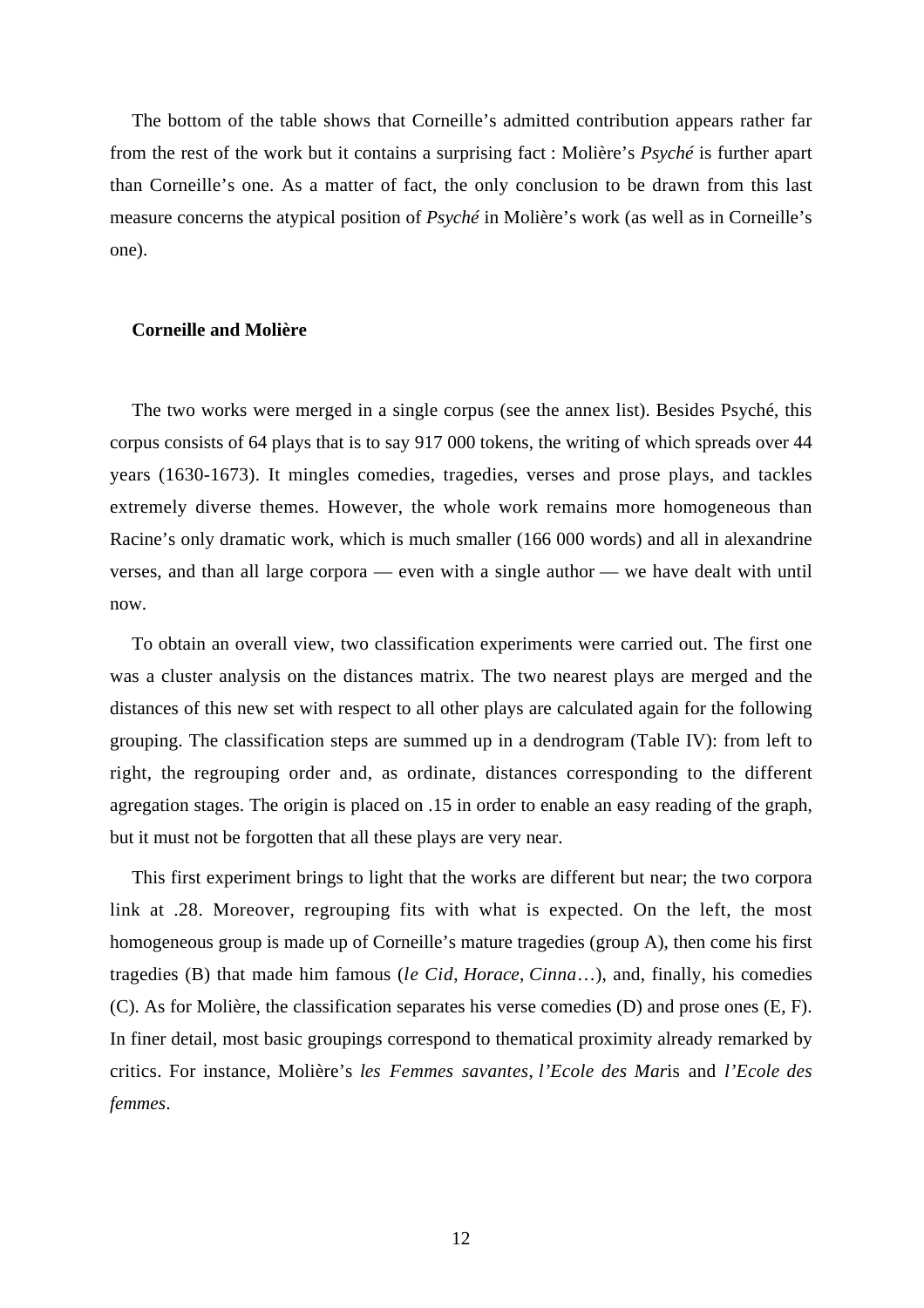

Table IV Cluster analysis on Corneille and Molière's plays

From left to right : **A. Corneille :** Tite et Bérénice Pulchérie Suréna Agésilas **Othon** Sertorius Sophonisbe Atilla Nicomède Don Sanche Polyeucte Théodore Héraclius Pertharite Andromède Toison d'Or Rodogune Oedipe

**Dom Garcie B : Corneille** Cinna Pompée Le Cid Horace Médée **Psyché Corneille C Corneille comédies** Galerie du Palais La Suivante Mélite La Veuve La Place Royale L'illusion comique Clitandre Comédie des Tuileries **Psyché Molière**

#### **D. Molière (verse)** Le Tartuffe Le Misanthrope Femmes savantes L'étourdi Dépit amoureux L'école des maris L'école des femmes Amphytrion **Sganarelle Le Menteur 1 Le Menteur 2** Mélicerte Les fâcheux Princesse d'Elide **E. Molière (prose)** Amants magnifiques Le sicilien Georges Dandin

L'avare Dom Juan Fourberies Scapin Médecin malgré lui M. Pourceaugnac Malade imaginaire Bourgeois gentil. L'amour médecin Mariage forcé Ctesse d'Escarb. **F. Molière :** Critique de l'école L'impromptu Précieuses ridicules Médecin volant La jalousie **Psyché Quinault**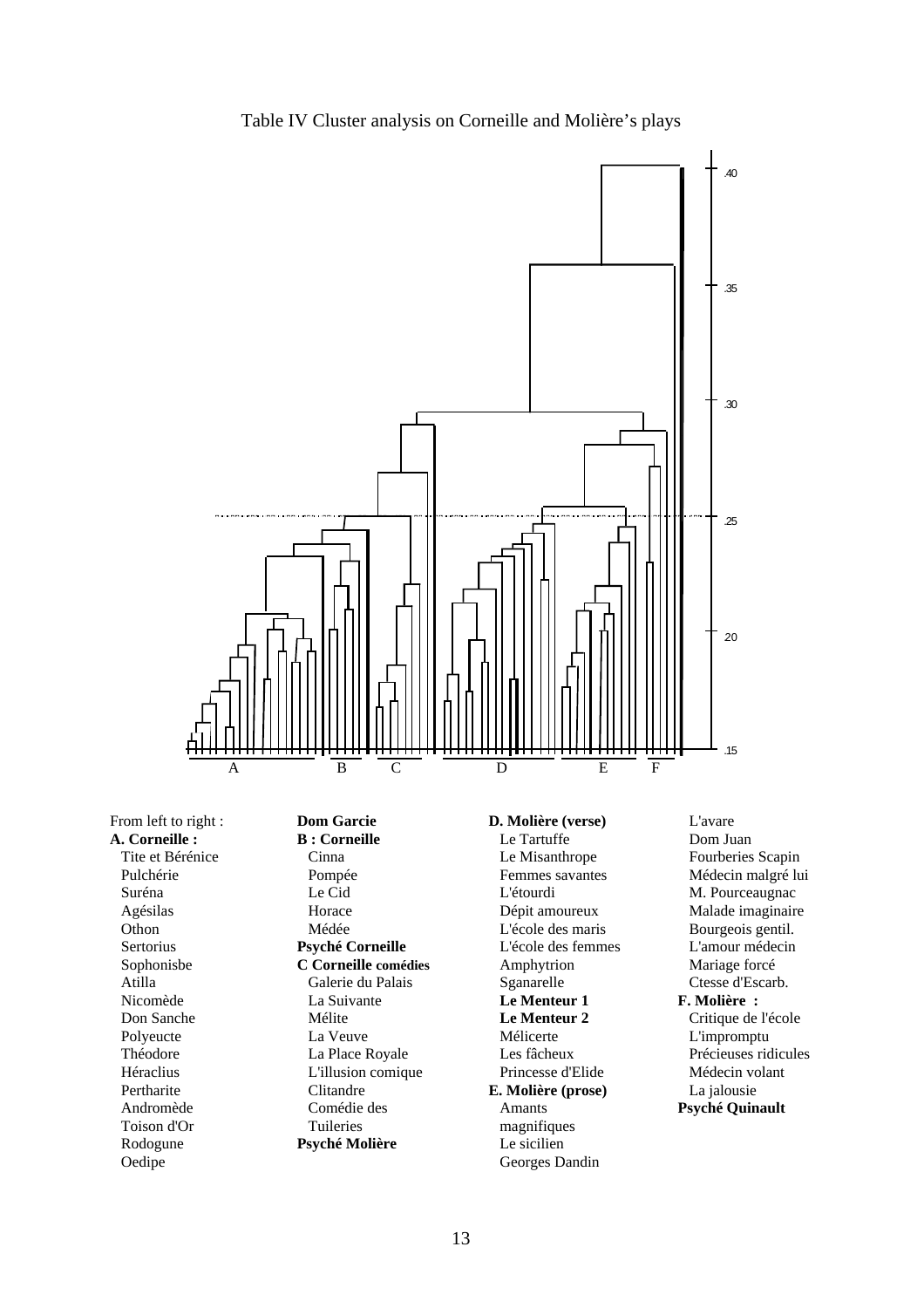The distance calculation combined with cluster analysis, thus provides an accurate and reliable tool. However , in this corpus, this tool detects some «anomalies» (bold lines) :

— one of Molière's play is found in the middle of Corneille's ones : *Dom Garcie*. Very probably, this play is from Corneille. As a matter of fact, it is very near to those he wrote in the period when *Dom Garcie* was created.

— the two *Psyché* are placed together in Corneille's work. The one ascribed to Corneille is almost at an equal distance between comedies and tragedies — this is logical — and Molière's one nearly between the two works.

— two of Corneille's comedies (the *Menteur* and the *Suite du Menteur*) are found in the middle of Molière's verse plays. This classification is very surprising because these comedies (the two last ones officially written by Corneille) dated 1642-43, while Molière's first plays were supposed to have been written at the earliest in 1656 and were played in Paris only since 1660. So, we can say that, as Corneille is the undisputed author of the two *Menteurs*, he probably also wrote the plays found on the dendrogram on the left of these two plays and which are all very near to one another:

*Tartuffe*, le *Misanthrope*, les *Femmes savantes*, l'*Etourdi*, le *Dépit amoureux*, l'*Ecole des maris*, l'*Ecole des femmes*, *Sganarelle*, *Amphytrion*, la *Princesse d'Elide*, *Mélicerte* and les *Fâcheux*. That is to say all Molière's verse plays.

On the other hand, the relationship of the Menteur with Molière's prose plays is not so clear; although it has been noted that these Molière comedies are nearer than *Psyché* is to Corneille's work. Therefore, the authorship of Corneille is possible but not so clear as for the alexandrine works. These overall findings suggest a thorough examination of the existing neighbourhood particularly around the two *Menteurs*. Besides verse plays, *Dom Juan* and the *Avare* appear under the .25 level which make us think they were written by the same author as the *Menteurs*. The *Psyché* part written by Corneille, as well as *Dom Garcie* are suggesting an even higher level (.273) that is to say a probable contribution by Corneille to *Amphytrion and Fourberies de Scapin* and even to the *Malade imaginaire* (but here dog latin and italian interludes increase the distance).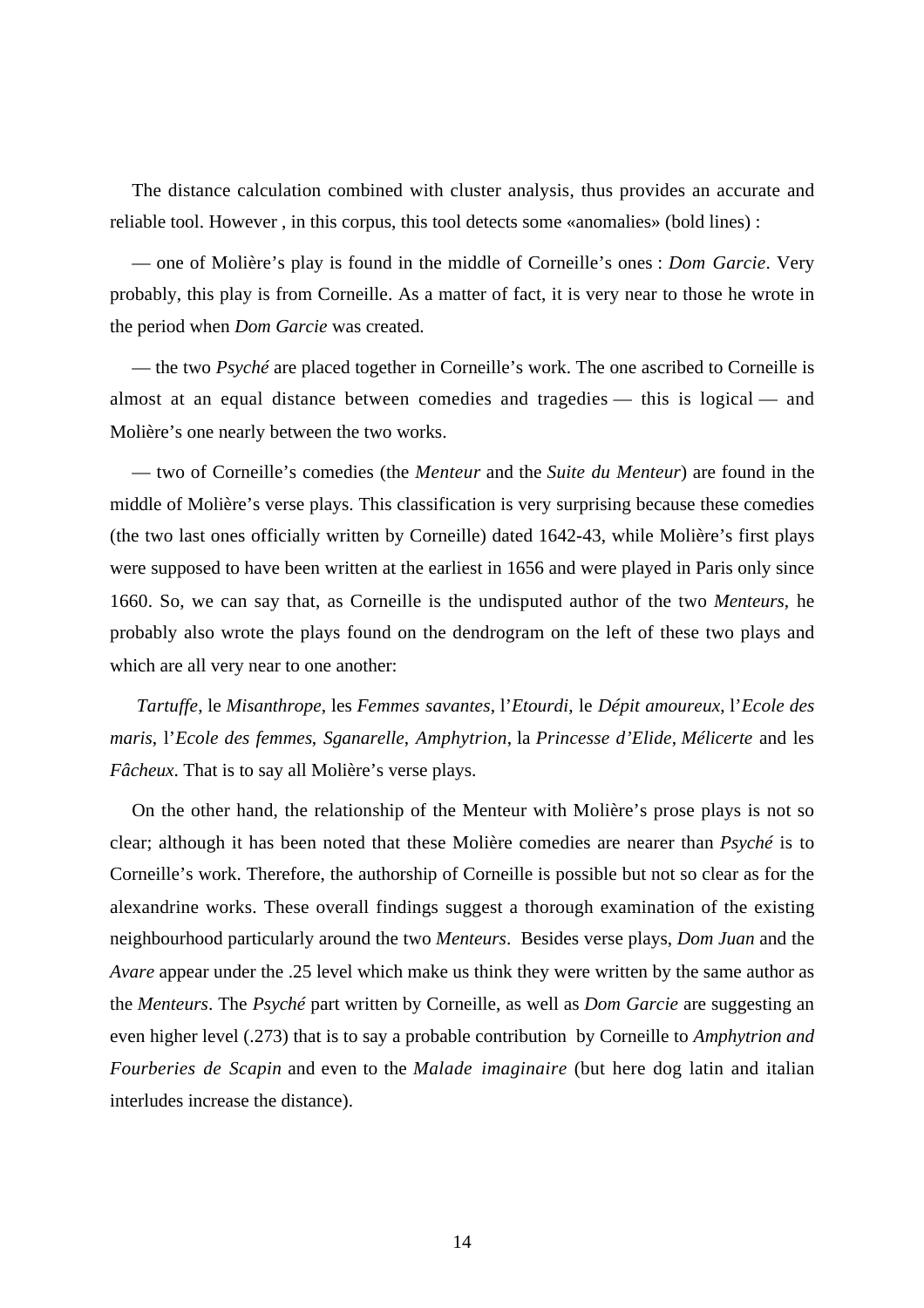| Le Menteur 1 Le Menteur 2<br>Plays |       |       |
|------------------------------------|-------|-------|
| Le Menteur 1                       | 0,000 | 0,180 |
| Le Menteur 2                       | 0,180 | 0,000 |
| Psyché Corneille                   | 0,288 | 0,273 |
| Psyché Molière                     | 0,329 | 0,325 |
| La jalousie                        | 0,341 | 0,331 |
| Médecin volant                     | 0,310 | 0,293 |
| L'étourdi                          | 0,205 | 0,206 |
| Dépit amoureux                     | 0,215 | 0,212 |
| Précieuses ridicules               | 0,315 | 0,314 |
| Sganarelle                         | 0,259 | 0,253 |
| Dom Garcie                         | 0,280 | 0,273 |
| L'école des maris                  | 0,223 | 0,217 |
| Les fâcheux                        | 0,248 | 0,248 |
| L'école des femmes                 | 0,226 | 0,217 |
| Critique de l'école                | 0,323 | 0,319 |
| L'impromptu                        | 0,321 | 0,316 |
| Mariage forcé                      | 0,322 | 0,302 |
| <b>Princesse d'Elide</b>           | 0,251 | 0,243 |
| <b>Le Tartuffe</b>                 | 0,242 | 0,228 |
| <b>Dom Juan</b>                    | 0,259 | 0,248 |
| L'amour médecin                    | 0,292 | 0,289 |
| Le Misanthrope                     | 0,252 | 0,234 |
| Médecin malgré lui                 | 0,298 | 0,289 |
| Mélicerte                          | 0,257 | 0,250 |
| Le sicilien                        | 0,277 | 0,260 |
| Amphytrion                         | 0,253 | 0,256 |
| Georges Dandin                     | 0,292 | 0,279 |
| L'Avare                            | 0,256 | 0,244 |
| M. de Pourceaugnac                 | 0,292 | 0,283 |
| Amants magnifiques                 | 0,282 | 0,279 |
| Bourgeois gentilhomme              | 0,294 | 0,280 |
| Fourberies de Scapin               | 0,269 | 0,263 |
| Ctesse d'Escarbagnas               | 0,311 | 0,300 |
| <b>Femmes savantes</b>             | 0,260 | 0,248 |
| Malade imaginaire                  | 0,282 | 0,270 |
| Molière's entire work mean         | 0,275 | 0,266 |
| Molière's verse plays mean         | 0,241 | 0,234 |
| Corneille's mean                   | 0,252 | 0,249 |

Table V Two Menteurs distances compared to Molière's plays

The two *Menteurs* were probably used as a model for a great number of Molière's plays, especially all the verse ones, so that the *Menteurs* are clustered with Molière's and not with Corneille's works, even his comedies. However, except for *l'Etourdi* (1660), all other distances exceed the level of .20 above which authorship becomes unsure. Time lag must also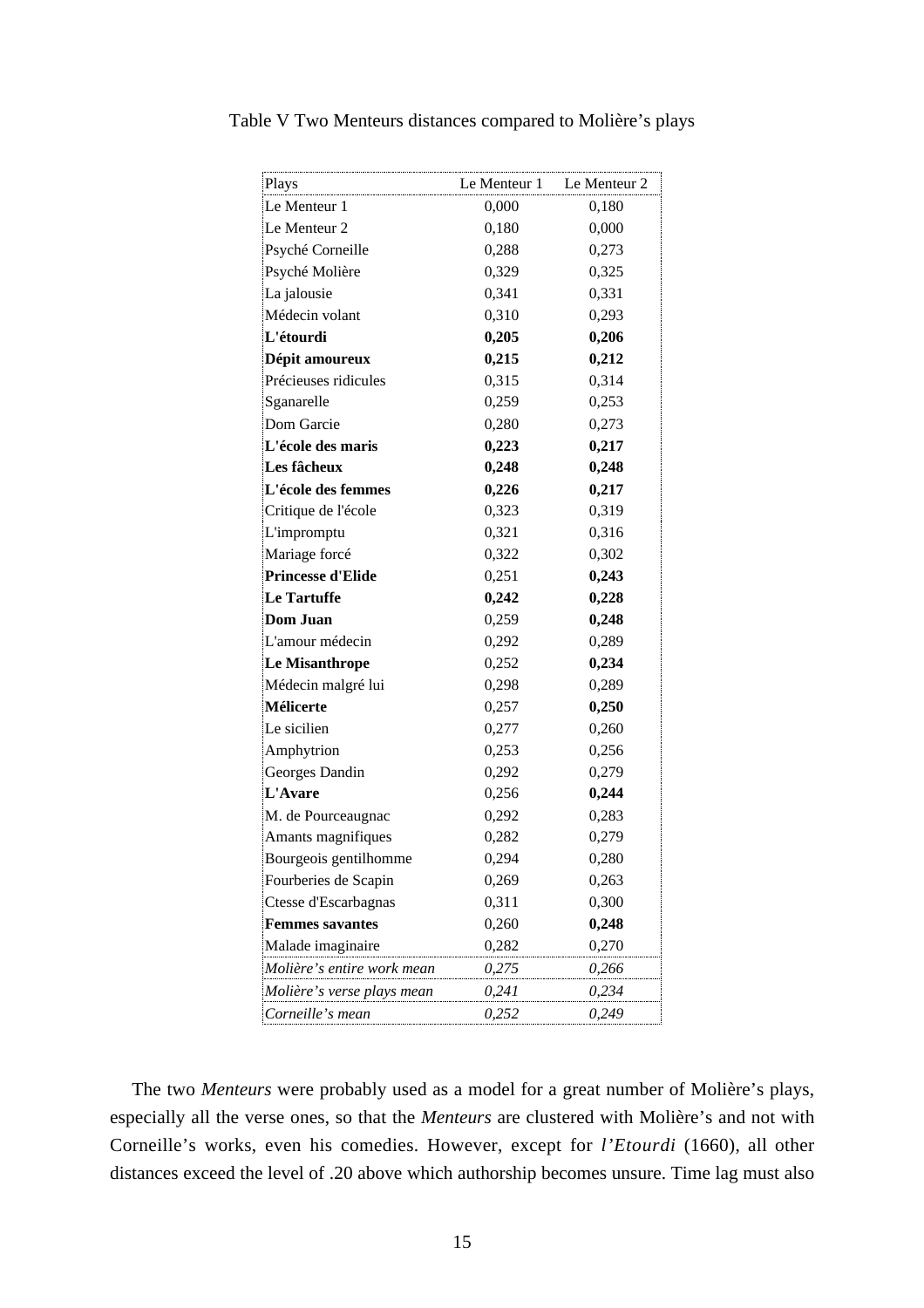be considered : Molière's plays were written twenty years and even later the *Menteurs*. To check these findings, another method was used : the tree-analysis. Texts or groups of texts are no longer classified one by one, but, for each one, the best representation of its neighbourhood is compared with all the others (Barthélémy and Guénoche 1988; Luong 1994). Each text forms an end (leaf) linked to others by branches and by trunk sections. The path to link two texts measures their proximity (Table VI).



Table VI. Tree-classification on Molière's and Corneille's plays

We thank M. Xuan Luong (Nice University) for this graph. Each play number is given in the annex. For a better view, we substract .15 from all the distances (as in the dendrogram above). This substraction exagerates neighborhoods between leaves and distances between main nodes).

Allmost all Corneille's plays (numbered from 1 to 33) appear closely gathered on the left, at the bottom of the graph (with two sub-sets : comedies on one hand, tragedies and tragicomedies on the other). Molière's plays (from 37 to 67) all appear at the top of the graph, clearly divided in two groups : prose writings (the top set) and verse ones (in the middle). On the right, at the bottom, five "anomalies" (represented in bold): besides a short piece of *Psyché* by Quinault (36) the two other *Psyché* by Corneille (34) and Molière (35) ; *Dom Garcie* (43) and (06) the *Comédie des tuileries* fifth act (Corneille's work commissioned by Cardinal Richelieu 37 years before *Psyché)*.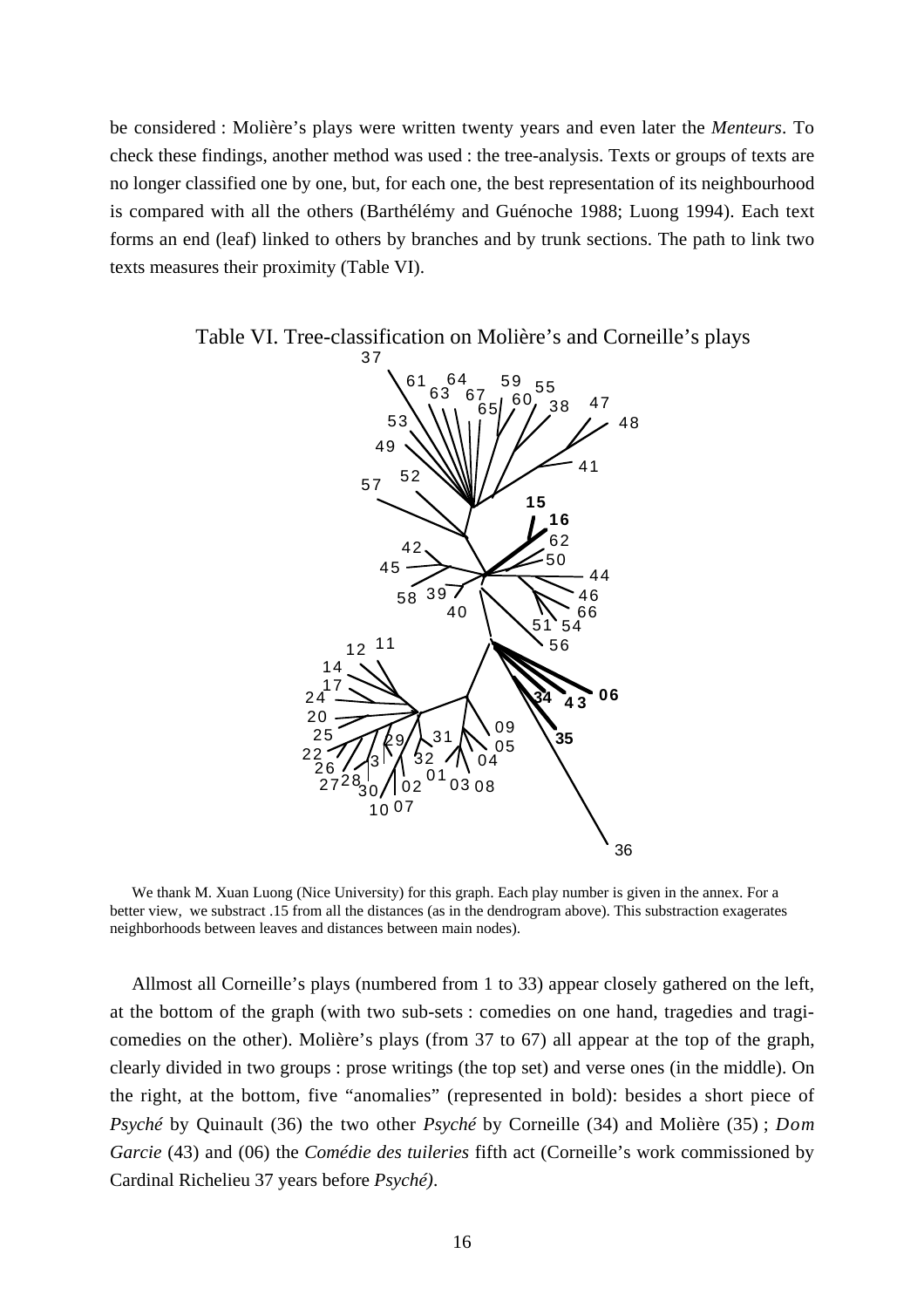Above all, X. Luong's tree-analysis strengthens the main conclusion : Corneille's *Menteurs* (15-16) stand quite in the centre of Molière's works, though they are rather far from the rest of Corneille's plays. In other words, the *Menteurs* authorship is clearly the same as most of Molière's masterpieces. This finding brings out interesting questions. For instance, it can be asked which particularities may be found in Corneille's style and vocabulary that are also present in the plays he wrote for Molière. And conversely, which are their differences.

Molière's historic importance is not at all minimized by it being almost certain that Corneille contributed to most of his masterpieces. He was indeed the first French modern "theater businessman", at the same time : company manager, artistic director, theater director and actor, and, as is shown, an excellent scenario "hunter". Historians and critics will explain how and why the two men worked together and why they concealed it.

This analysis does not put an end to the question of how to establish Molière's authorship. One may go on thinking that Molière summurarised the idea of a contemporaneous life satire (Corneille seemed to have abandoned this idea after the second *Menteur* failure). It can be added that Molière usually directed and played Corneille's works and he could have been " immersed " in Corneille's language and ready to write in the same way as the author he prefered and of whom he knew thousands of verses. More studies will have to be carried out to answer these questions. It could be interesting to look at Molière's main contemporary authors. Some of them could have helped him to write some prose comedies that are too different to be from the pen of Corneille such as : *les Précieuses ridicules*, *l'Impromptu* or *la Critique de l'école des femmes*…

Finally, the easiness of distance calculation programming is to be noticed. Futhermore, the results and their interpretation are within the reach of everyone, without any statistics culture. That is why we hope other studies will strengthen of intertextual distance significance combined with cluster analysis as a tool for literary criticism especially in authorship attribution.

#### Acknowledgements

We are grateful to Professor Pierre Hubert for suggesting us the Molière and Corneille case, to Jean-Guy Bergeron, Pierre Hubert and Denis Monière for their helpfull comments, and to Mrs Kathleen Milsted for her accurate reading of our first translation.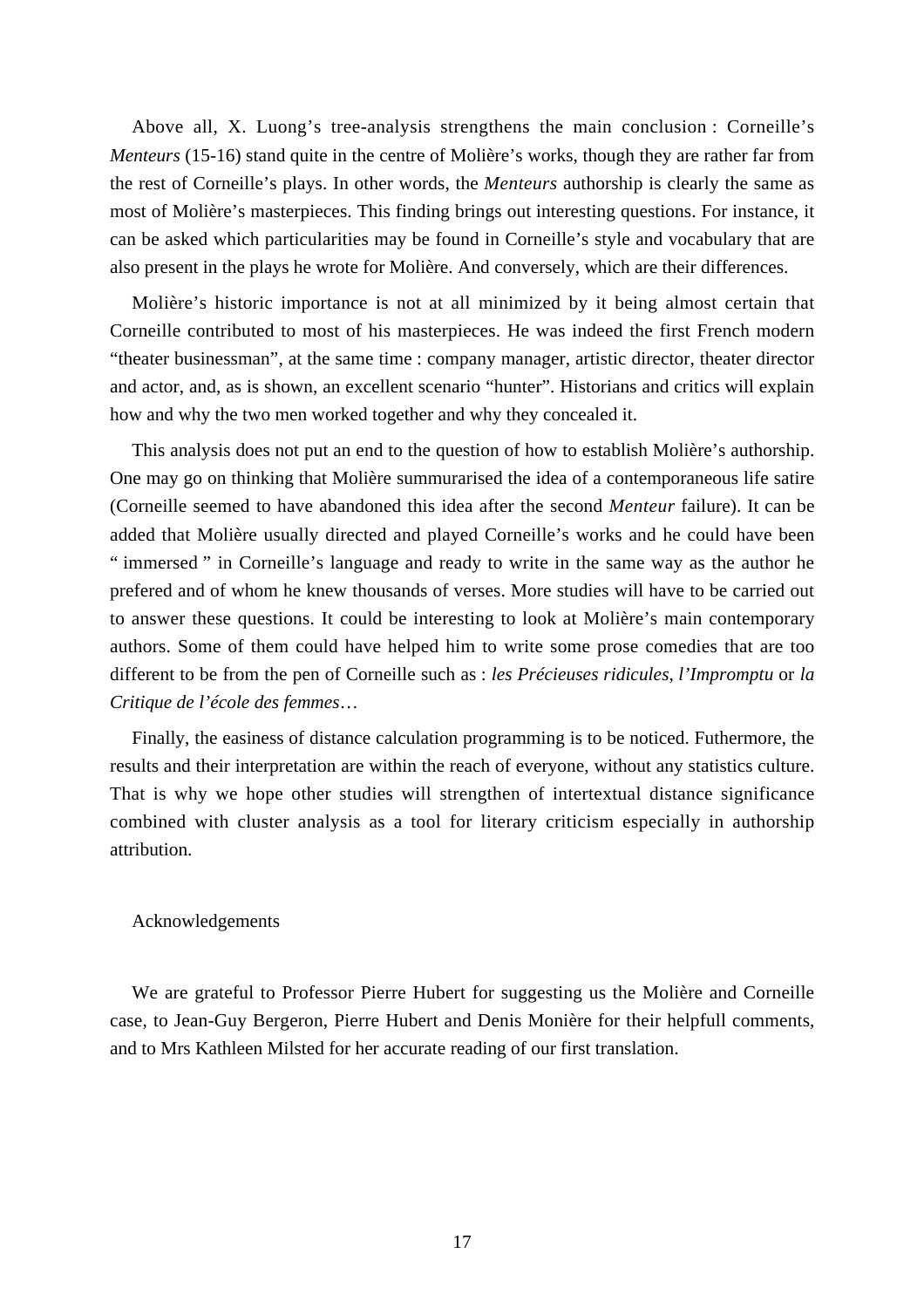#### Bibliographie

- BARTHELEMY Jean-Pierre, GUENOCHE Alain (1988), *Les arbres et les représentations des proximités*, Paris, Masson.
- BARTHELEMY Jean-Pierre, LUONG Xuan (1998), "Représenter les données textuelles par des arbres", in Sylvie MELLET (ed), *4e journées internationales d'analyse statitistique des données textuelles*, Université de Nice, 1998, p. 49-71.
- BERGERON Jean-Guy, LABBE Dominique, 2000, "L'évaluation de la négociation raisonnée par les acteurs: une analyse lexicométrique", XVIe congrès de l'Association Internationale des Sociologues de Langue Française, Québec (à paraître aux Presses de l'Université Laval).
- BINONGO José N., SMITH M.W.A. (1999), "The Application of Principal Component Analysis to Stylometry", *Literary and Linguistic Computing*, 14-4, p 445-465.
- BRUGIDOU Mathieu, LABBE Dominique, 1999, *Le discours syndical français contemporain (CGT, CGT, FO en 1996-98),* Grenoble-Paris, CERAT-EDF(GRETS).
- BRUNET Etienne (1988), "Une mesure de la distance intertextuelle : la connexion lexicale", *Le nombre et le texte. Revue informatique et statistique dans les sciences humaines*, Université de Liège.
- FORSYTH Richard S. (1999), "Stylochronometry with Substings, or: a Poet Young and Old", *Literary and Linguistic Computing*, 14-4, p 467-477.
- HOLMES David (1995), "The Federalist revisited : new directions in autorship attribution", *Literary and Linguistic Computing*, 10-2, p 111-127.
- JUILLARD Michel, LUONG Xuan (1997), "Words in the Hood a New Look at the Distribution of Word in Texts", *Literary and Linguistic Computing*, 12-2, p 71-78.
- KYLANDER Britt-Marie, *Le vocabulaire de Molière dans les comédies en alexandrins*, Göteborg, Acta Universitatis Gothoburgensis, 1995.
- LABBE Dominique, MONIERE Denis (2000), "La connexion intertextuelle. Application au discours gouvernemental québécois", Martin RAJMAN et Jean-Cédric CHAPPELIER (eds), *Actes des 5e journées internationales d'analyse des données textuelles*, Lausanne, Ecole polytechnique fédérale, vol 1, p 85-94.
- LUONG Xuan (1994), « L'analyse arborée des données textuelles : mode d'emploi », *Travaux du cercle linguistique de Nice*, 1994, 16, p 25-42.
- MULLER Charles (1967), *Etude de statistique lexicale. Le vocabulaire du théâtre de Pierre Corneille*, Paris, Larousse, (réédition : Genève-Paris, Slatkine-Champion, 1979).
- MULLER Charles (1977), *Principes et méthodes de statistique lexicale*, Paris, Hachette université.
- MULLER Charles, BRUNET Etienne (1988), "La statistique résout-elle les problèmes d'attribution ? ", *Strumenti Critici*, septembre 1988, p 367-387.
- ROBERTS F.S. et Al (1971), *Measurement Theory*, Addison-Wesley, Reading.
- WOUTERS Hippolyte, VILLE DE GOYET, Christine de (1990), *Molière ou l'auteur imaginaire ?*, Bruxelles, Eds Complexe.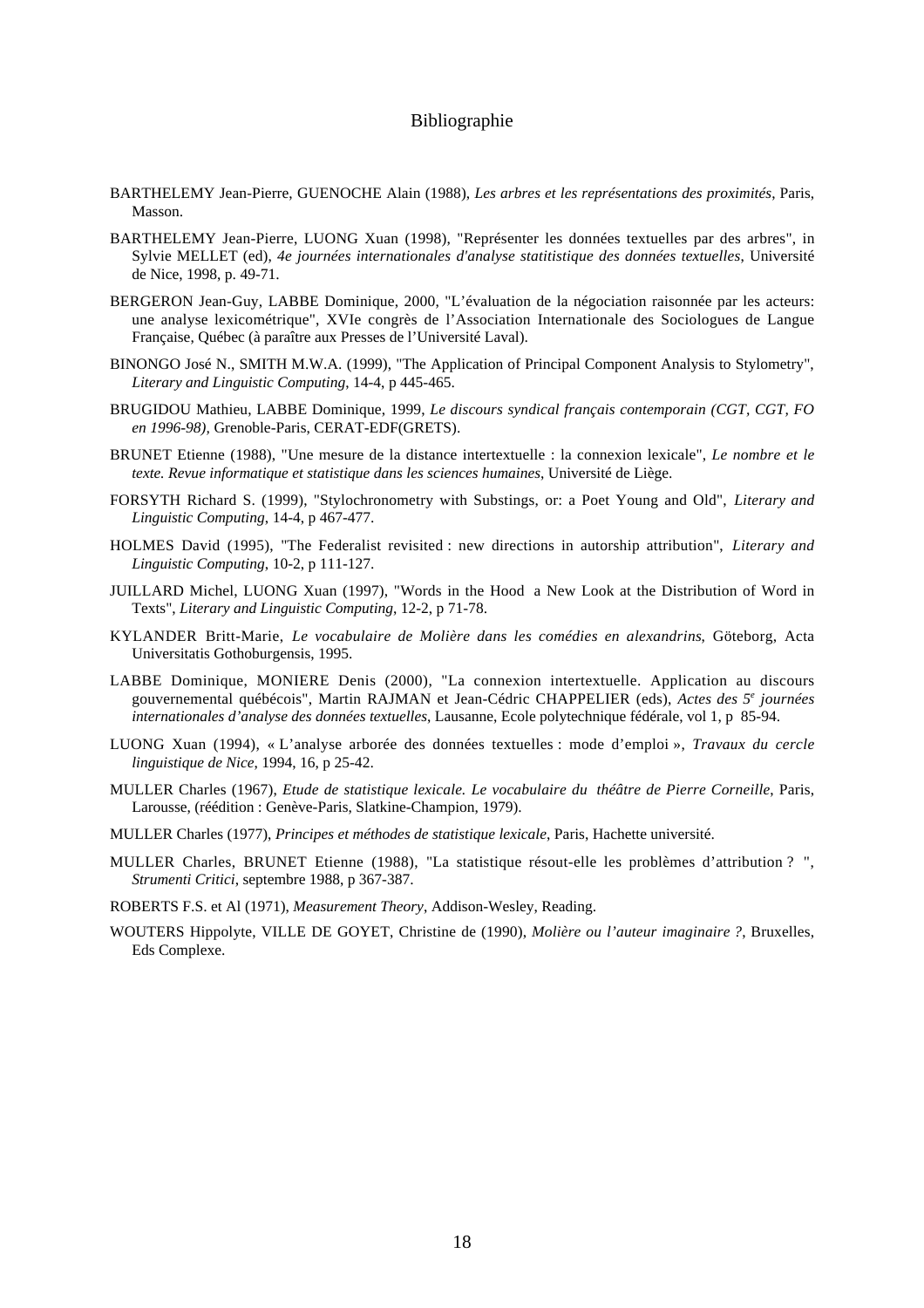| Corneille      |                                        | Year of création | Genre            | Length   |
|----------------|----------------------------------------|------------------|------------------|----------|
|                |                                        |                  |                  | (tokens) |
| 1              | Mélite                                 | 1630             | Comédie en vers  | 16 690   |
| $\overline{c}$ | Clitandre                              | 1631             | Comédie en vers  | 14 402   |
| 3              | La Veuve                               | 1631             | Comédie en vers  | 17 661   |
| 4              | La Galerie du Palais                   | 1632             | Comédie en vers  | 16 140   |
| 5              | La Suivante                            | 1633             | Comédie en vers  | 15 160   |
| 6              | Comédie des Tuileries                  | 1634             | Comédie en vers  | 3 6 27   |
| 7              | Médée                                  | 1635             | Tragédie en vers | 14 2 69  |
| 8              | La Place Royale                        | 1634             | Comédie en vers  | 13 801   |
| 9              | L'illusion comique                     | 1636             | Comédie en vers  | 15 4 28  |
| 10             | Le Cid                                 | 1636             | Tragédie en vers | 16 677   |
| 11             | Cinna                                  | 1641             | Tragédie en vers | 16 126   |
| 12             | Horace                                 | 1640             | Tragédie en vers | 16 4 82  |
| 13             | Polyeucte                              | 1641             | Tragédie en vers | 16 472   |
| 14             | Pompée                                 | 1642             | Tragédie en vers | 16 492   |
| 15             | Le Menteur 1                           | 1642             | Comédie en vers  | 16 653   |
| 16             | Le Menteur 2                           | 1643             | Comédie en vers  | 17675    |
| 17             | Rodogune                               | 1644             | Tragédie en vers | 16 842   |
| 18             | Théodore                               | 1645             | Tragédie en vers | 17 121   |
| 19             | Héraclius                              | 1647             | Tragédie en vers | 17433    |
| 20             | Andromède                              | 1650             | Tragédie en vers | 15 5 14  |
| 21             | Don Sanche                             | 1650             | Tragédie en vers | 16 947   |
| 22             | Nicomède                               | 1651             | Tragédie en vers | 16923    |
| 23             | Pertharite                             | 1651             | Tragédie en vers | 17 121   |
| 24             | Oedipe                                 | 1659             | Tragédie en vers | 18 618   |
| 25             | Toison d'Or                            | 1661             | Tragédie en vers | 20 343   |
| 26             | Sertorius                              | 1662             | Tragédie en vers | 17675    |
| 27             | Sophonisbe                             | 1663             | Tragédie en vers | 16858    |
| 28             | Othon                                  | 1664             | Tragédie en vers | 16971    |
| 29             | Agésilas                               | 1666             | Tragédie en vers | 18 227   |
| 30             | Atilla                                 | 1667             | Tragédie en vers | 16788    |
| 31             | Tite et Bérénice                       | 1670             | Tragédie en vers | 16 697   |
| 32             | Pulchérie                              | 1672             | Tragédie en vers | 16 630   |
| 33             | Suréna                                 | 1674             | Tragédie en vers | 16 5 45  |
| Psyché         |                                        |                  |                  |          |
| 34             | Psyché Corneille                       | 1671             | Comédie en vers  | 10 067   |
| 35             | Psyché Molière                         | 1671             | Comédie en vers  | 4816     |
| 36             | Psyché Quinault                        | 1671             | Comédie en vers  | 1 2 9 9  |
| Molière<br>37  | La jalousie                            | 1660             | Comédie en prose |          |
| 38             | Médecin volant                         | 1660             | Comédie en prose | 3 5 0 1  |
| 39             | L'étourdi                              |                  | Comédie en vers  | 3876     |
|                |                                        | 1660             |                  | 18 671   |
| 40             | Dépit amoureux<br>Précieuses ridicules | 1660             | Comédie en vers  | 16 24 2  |
| 41             |                                        | 1660             | Comédie en prose | 6 6 4 8  |
| 42             | Sganarelle                             | 1660             | Comédie en vers  | 6 0 4 2  |
| 43             | Dom Garcie                             | 1661             | Comédie en vers  | 17 049   |

## Annex Corneille's and Molière's Plays.